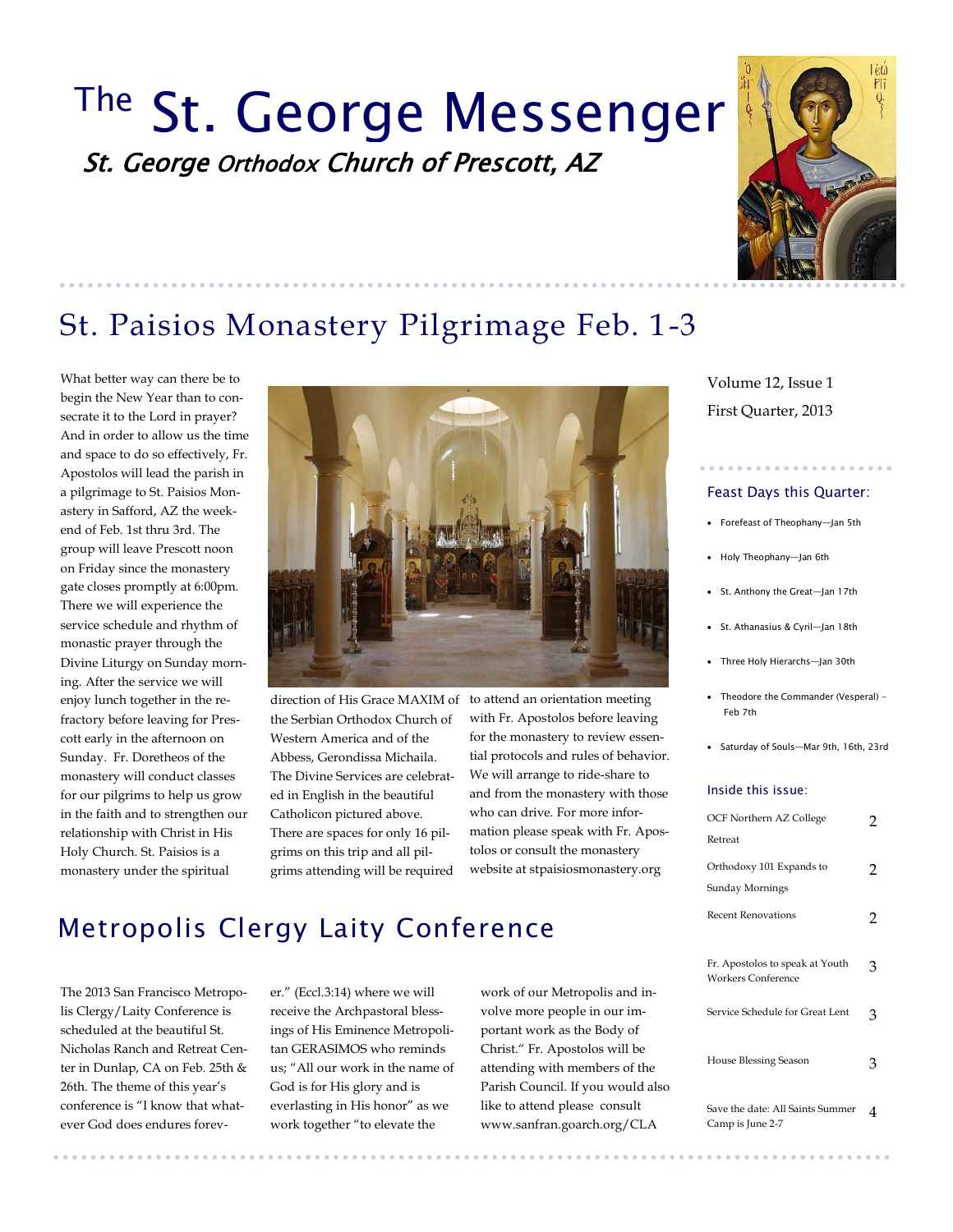

### OCF Northern AZ College Retreat

Ministering to our Orthodox college students during their University years is vital to their spiritual growth and well-being as many heterodox voices and influences seek to pull them away from the faith. And the Orthodox Christian Fellowship (OCF) ministry is an essential component to our college kids experience. Fr. Apostolos is coordinating a Northern AZ OCF Retreat between St. George and Holy Cross parish of Flagstaff over the weekend of March 1st-3rd. Fr. Jordan Brown, Dean of Holy Trinity GOC Cathedral of Portland, OR will be the retreat master and will be assisted by Fr. Mario Giannoloulos, Sr. Pastor of Holy Transfiguration GOC of Ogden, UT. The theme of the Retreat will be "Sharing Your Orthodox Faith in College and Beyond." Orthodox college students face unique challenges as they navigate the space between their unchurched friends and classmates and their heterodox friends who have little basis for understanding Orthodox Christianity. The Retreat can accommodate 20 OCF students and will begin in Flagstaff Friday afternoon through Saturday mid-day before moving to Prescott for Vespers Saturday through Liturgy Sunday. **Host families are needed for the retreatants as well as sponsors for Saturday dinner and lunch Sunday.** Please speak with Fr. Apostolos to learn how you can help!



*The Orthodox Christian Fellowship is a College Ministry of the U.S. Synod of Orthodox Bishops for all Orthodox College Students* .

#### Orthodoxy 101 Expands to Sunday Mornings

Ongoing Orthodox Catechism is an integral ministry of every healthy Orthodox parish and the lifelong pursuit of every parishioner. The challenges to faith for ourselves and for our children demand that we take advantage of every opportunity to further our education in the faith. The rapid pace of societal and technological change argues for wellgrounded and knowledgeable Orthodox Christians who can contribute meaningfully to the wrenching issues of our day and bring Light to those around us. "Catechism," from the Greek verb katekein" (instruction received

#### Recent Renovations

In every Divine Liturgy we pray "for those who love the beauty of Thy house" and we remember "founders and builders" of the parish. And where the Church is concerned, "good enough" is never good enough. In recognition of this central truth, many dramatic renovations have been made to our parish home and more are coming! Very soon, the 2-piece icon of the Annunciation will be installed on the Royal Doors, a new cross will be installed behind the altar to match the iconostasis. The narthex renovation project is nearly done with an oak baseboard soon to

orally) cannot be gleaned only from books but must arise from the organic experience of the local Eucharistic community. And so, beginning Sunday, February 10th, Fr. Apostolos will offer a short catechism every Sunday from 9:30 to 10:00am between Orthros and Divine Liturgy for those who cannot make the Wednesday evening class offered after the mid-week service. Sunday Orthros will begin at 8:30 to accommodate this additional weekly class. Fr.'s catechism series will last through Pascha and is centered around the history of God's plan of salvation, with such key ele-

installed and the older entrance doors will be replaced. Window coverings for the fellowship hall will soon be hung and the third window and exit doorway by the stairs will be reopened. The entryway between the nave and the hall is soon to be finished with new flooring to match the hall and with repair to the chipped marble tile in the area. Plans are also being made and seed money has been recived to install a playground area behind the hall for our little ones this summer. Looking ahead, a proper Bishop's Throne will be custom-built and installed and a traditional

*"Study to show yourself approved unto God, a workman that need not be ashamed." (2 Tim.2:15)*

ments as Church history, dogma, worship, and praxis. The Wednesday night class will continue to meet at 7:00pm through Great Lent. Please mark your weekly calendars and plan to join us Sunday mornings!



chanters' stand will be purchased. If you would like to contribute to these projects in memory of a loved one please speak with a Parish Council member or with Fr. Apostolos!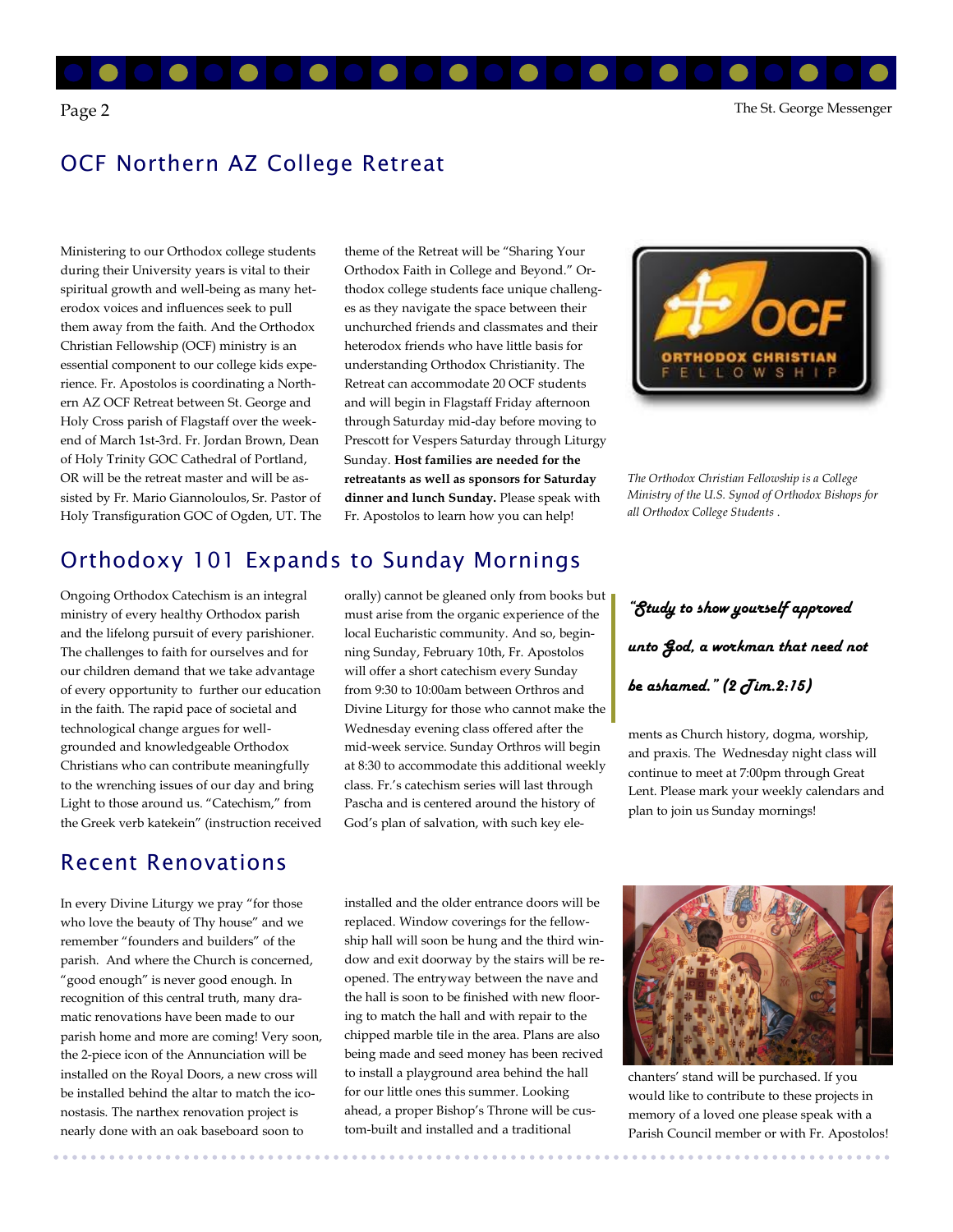## Fr. Apostolos to be Keynote Speaker at Youth Workers Conference

Fr. Apostolos will be traveling to Austin, TX on Jan 22nd to deliver the keynote address at the annual Youth Workers Conference for the Archdiocese. This annual event is open to all parish youth workers, Sunday School teachers, Youth Camp Counselors, and others who have a desire to help minister to the youth of their parish in all Orthodox jurisdictions. The theme for this conference is "Shine Forth" and is intended to help raise the bar of expectations where our ministry to the youth of our parish is concerned. Too often, the focus has been on avoiding bad behavior and not on equipping our youth to embrace the Orthodox Faith in a lively and transformative way. In motorcycle safety class, this is referred to as

"target fixation," that is, staring at the object on the roadway you hope to avoid instead of looking in the direction you hope to travel. Riders learn to let their eyes pull them through the turns and twists they encounter and our youth need to acquire this skillset as well. Fr. Apostolos has been involved with parish Youth Ministry since 1985 in a wide variety of roles and served as the Diocese Youth Director under Bp Basil of Wichita in the Antiochian Archdiocese in the mid-1990's. Arrangements have been made with Fr. Andrew to have a supply priest conduct the weekend divine services in the parish as Fr. Will be staying at the conference through Sunday the 27th.



### St. George GOYA Youth help prepare 50 Christmas Food Baskets!

The GOYA Youth of the parish gathered in the hall on Thursday, December 20th to help assemble and distribute 50 Christmas Food baskets for needy families in the area! Many of you also helped contribute to this worthwhile outreach project as well. Each basket contained all the essentials for a complete traditional Holiday meal including a Christmas turkey! Other donations allowed us to place a small toy in the basket of those families with small children. Many of the recipients of the baskets were moved to tears when they saw the baskets and realized that they would now be able to provide a nourishing meal for their families. The Lord's blessings on our GOYA kids who worked hard to see this beautiful ministry done and for all of you who contributed foodstuffs or cash gifts to help make this possible! God willing, we will make food baskets at Western Easter and anticipate the need to make as many as 100 baskets next Christmas !

**"Let us not overlook Him here, hungry, in order that He Himself may feed us there. Here let us clothe Him, that He may not send us forth naked from the safe refuge with Him." (St. John Chrysostom)** 

#### House Blessing Season

As we celebrate the holy season of Epiphany each year it is customary to have our homes and places of business blessed by the priest. This year, Fr will attempt to arrange the house blessings by area, doing as many blessings in a given zip code on the same day where possible, particularly in Chino Valley, Dewey/ Humboldt, and other outlying areas. In order to have your house blessed, please have the following items ready when Fr arrives; a bowl filled partly with water to be blessed, a sprig

of greenery for Fr to sprinkle the water with, a list of names of all family members who live in the house, and an icon and a candle in the area where the prayers will be said. Fr would like to bless as many homes during daylight hours where possible and hopes to get all of our members homes blessed by early February. Please speak with Fr if you would like to coordinate blessings in your area and consult the sign-up sheet in the fellowship hall to sign up for your house blessing this year.